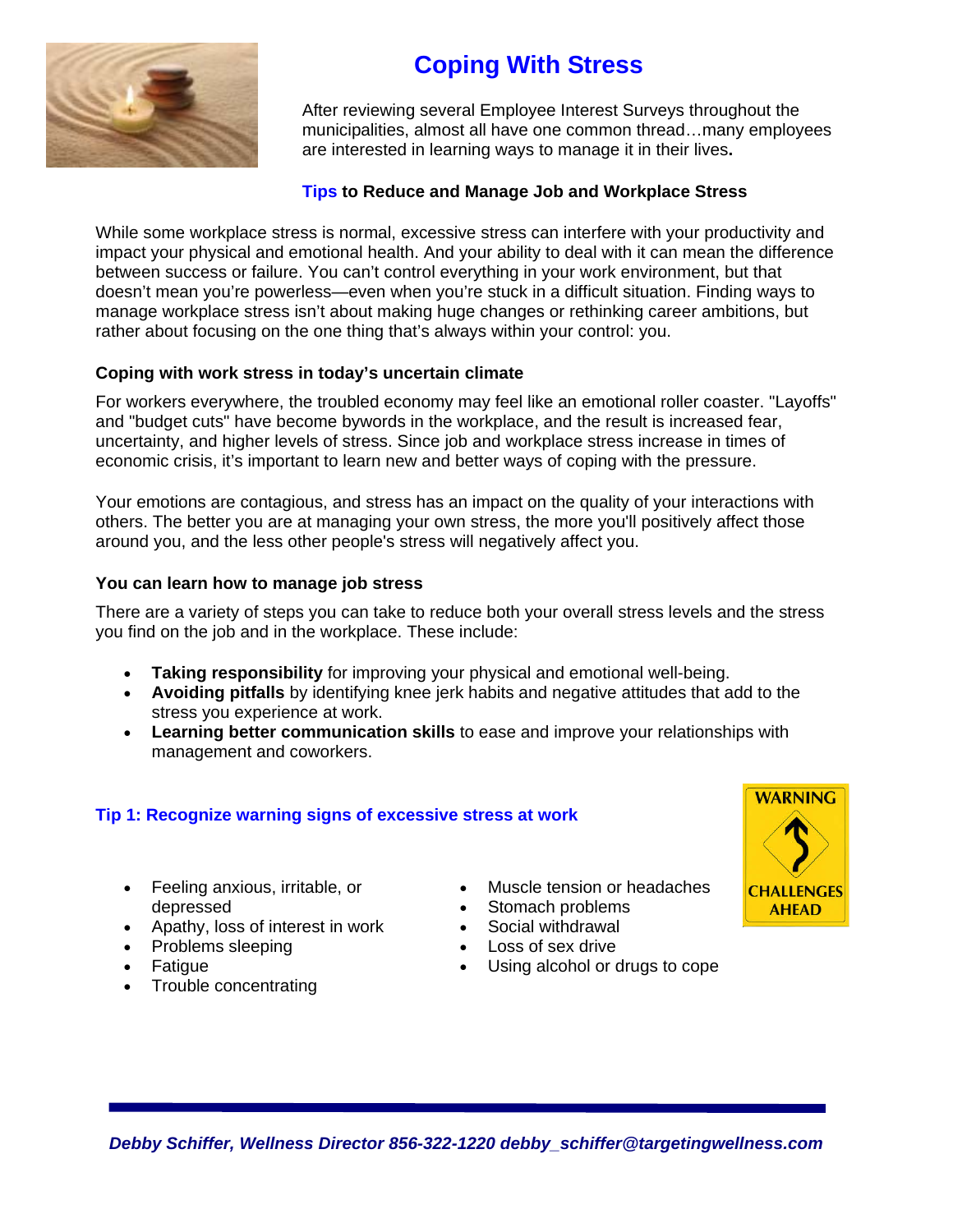#### **Common causes of excessive workplace stress**

- Fear of being laid off
- More overtime due to staff cutbacks
- Pressure to perform to meet rising expectations but with no increase in job satisfaction
- Pressure to work at optimum levels all the time!

#### **Tip 2: Reduce job stress by taking care of yourself**

When stress at work interferes with your ability to perform in your job, manage your personal life, or adversely impacts your health, it's time to take action. Start by paying attention to your physical and emotional health. When your own needs are taken care of, you're stronger and more resilient to stress. The better you feel, the better equipped you'll be to manage work stress without becoming overwhelmed.

Taking care of yourself doesn't require a total lifestyle overhaul. Even small things can lift your mood, increase your energy, and make you feel like you're back in the driver's seat. Take things one step at a time, and as you make more positive lifestyle choices, you'll soon notice a reduction in your stress levels, both at home and at work.

#### **Get moving**

Regular exercise is a powerful stress reliever, even though it may be the last thing you feel like doing. Aerobic exercise—activity that raises your heart rate and makes you sweat—is a hugely effective way to lift your mood, increase energy, sharpen focus, and relax both the mind and body. For maximum stress relief, try to get at least 30 minutes of heart-pounding activity on most days. If it's easier to fit into your schedule, break up the activity into two or three shorter segments.

#### **Make food choices that keep you going**

Low blood sugar can make you feel anxious and irritable, while eating too much can make you lethargic. Healthy eating can help you get through stressful work days. By eating small but frequent meals, you can help your body maintain an even level of blood sugar, keep your energy up, stay focused, and avoid mood swings.

#### **Drink alcohol in moderation and avoid nicotine**

Alcohol temporarily reduces anxiety and worry, but too much can cause anxiety as it wears off. Drinking to relieve job stress may also eventually lead to alcohol abuse and dependence. Similarly, smoking when you're feeling stressed and overwhelmed may seem calming, but nicotine is a powerful stimulant – leading to higher, not lower, levels of anxiety.

#### **Get enough sleep**

Not only can stress and worry can cause insomnia, but a lack of sleep can leave you vulnerable to even more stress. When you're well-rested, it's much easier to keep your emotional balance, a key factor in coping with job and workplace stress. Try to improve the quality of your sleep by keeping a sleep schedule and aiming for 8 hours a night.

#### **Tip 3: Reduce job stress by prioritizing and organizing**

When job and workplace stress threatens to overwhelm you, there are simple steps you can take to regain control over yourself and the situation. Your newfound ability to maintain a sense of selfcontrol in stressful situations will often be well-received by coworkers, managers, and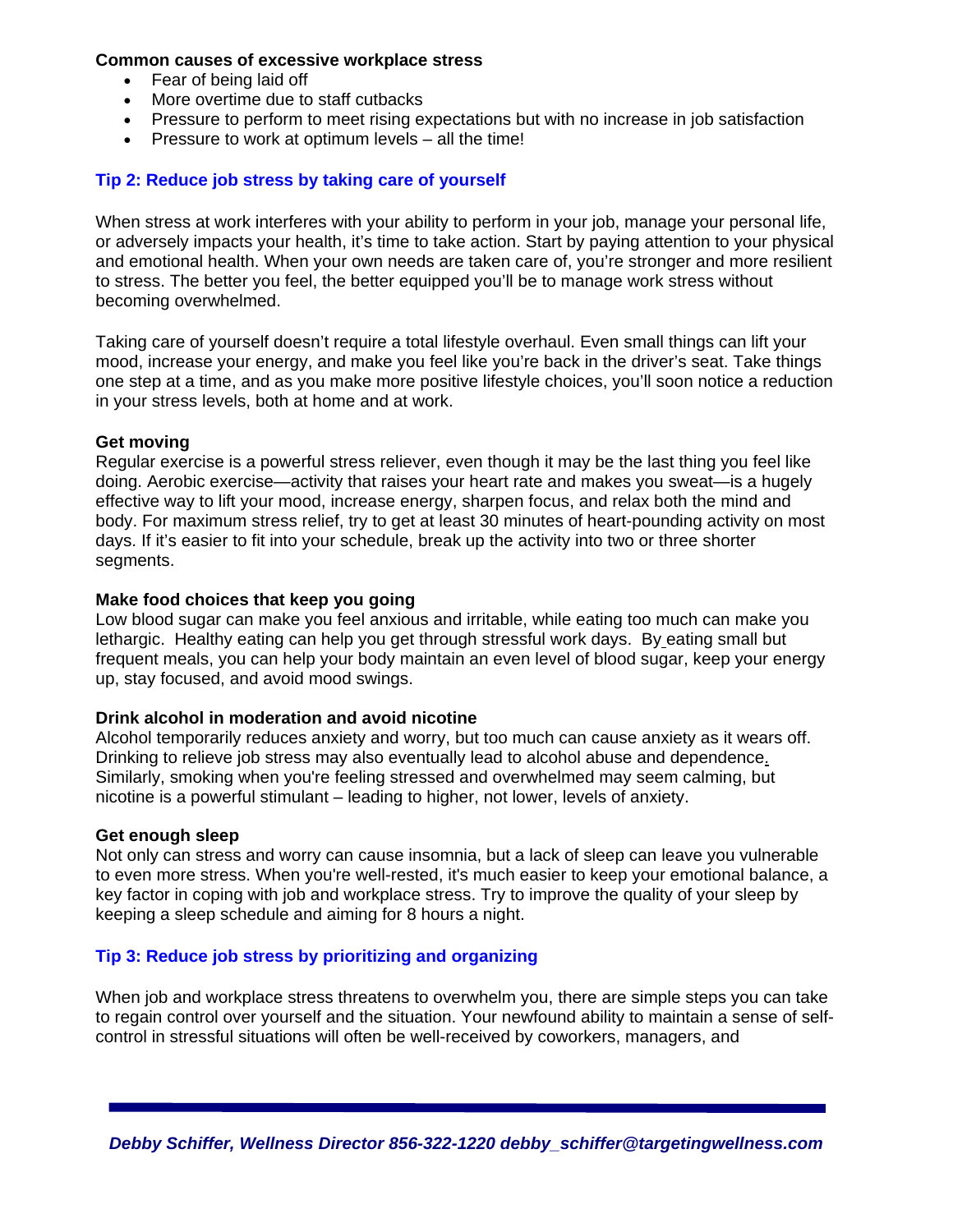*Debby Schiffer, Wellness Director 856-322-1220 debby\_schiffer@targetingwellness.com* 

subordinates alike, which can lead to better relationships at work. Here are some suggestions for reducing job stress by prioritizing and organizing your responsibilities.

## **Time management tips for reducing job stress**

- **Create a balanced schedule.** Analyze your schedule, responsibilities, and daily tasks. All work and no play is a recipe for burnout. Try to find a balance between work and family life, social activities and solitary pursuits, daily responsibilities and downtime.
- **Don't over-commit yourself.** Avoid scheduling things back-to-back or trying to fit too much into one day. All too often, we underestimate how long things will take. If you've got too much on your plate, distinguish between the "shoulds" and the "musts." Drop tasks that aren't truly necessary to the bottom of the list or eliminate them entirely.
- **Try to leave earlier in the morning.** Even 10-15 minutes can make the difference between frantically rushing to your desk and having time to ease into your day. Don't add to your stress levels by running late.
- **Plan regular breaks.** Make sure to take short breaks throughout the day to take a walk or sit back and clear your mind. Also try to get away from your desk or work station for lunch. Stepping away from work to briefly relax and recharge will help you be more, not less, productive.

#### **Task management tips for reducing job stress**

- **Prioritize tasks.** Make a list of tasks you have to do, and tackle them in order of importance. Do the high-priority items first. If you have something particularly unpleasant to do, get it over with early. The rest of your day will be more pleasant as a result.
- **Break projects into small steps.** If a large project seems overwhelming, make a step-by-step plan. Focus on one manageable step at a time, rather than taking on everything at once.
- **Delegate responsibility.** You don't have to do it all yourself. If other people can take care of the task, why not let them? Let go of the desire to control or oversee every little step. You'll be letting go of unnecessary stress in the process.
- **Be willing to compromise.** When you ask someone to contribute differently to a task, revise a deadline, or change their behavior at work, be willing to do the same. Sometimes, if you can both bend a little, you'll be able to find a happy middle ground that reduces the stress levels for everyone concerned.

# **Tip 4: Reduce job stress by improving emotional intelligence**

#### **Learn to Recognize Hidden Stress**

**Watch 4-min. video for tips on Quick Stress Relief you can apply right now: http://www.helpguide.org/mental/quick\_stress\_relief\_video.htm** 

Even if you're in a job where the environment has grown increasingly stressful, you can retain a large measure of self-control and self-confidence by understanding and practicing emotional intelligence. Emotional intelligence is the ability to manage and use your emotions in positive and constructive ways. When it comes to satisfaction and success at work, emotional intelligence



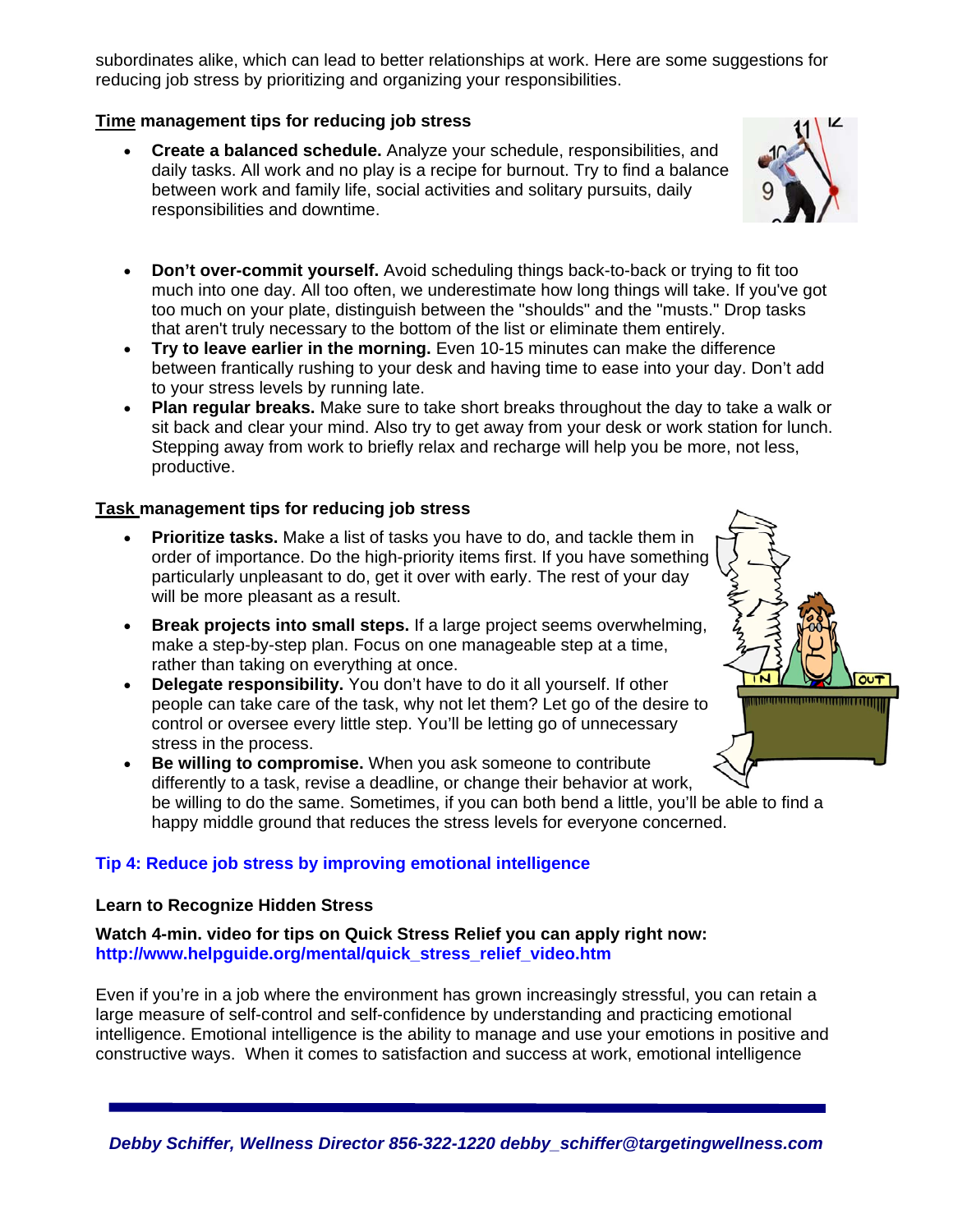matters just as much as intellectual ability. Emotional intelligence is about communicating with others in ways that draw people to you, overcome differences, repair wounded feelings, and defuse tension and stress.

# **Emotional intelligence in the workplace:**

Emotional intelligence in the workplace has four major components:

- **Self-awareness** The ability to recognize your emotions and their impact while using gut feelings to guide your decisions.
- **Self-management** The ability to control your emotions and behavior and adapt to changing circumstances.
- **Social awareness** The ability to sense, understand, and react to other's emotions and feel comfortable socially.
- **Relationship management** The ability to inspire, influence, and connect to others and manage conflict.

# **The five key skills of emotional intelligence**

There are five key skills that you need to master in order to raise your emotional intelligence and manage stress at work.

- **Realize when you're stressed,** recognize your particular stress response, and become familiar with sensual cues that can rapidly calm and energize you. The best way to reduce stress quickly is through the senses: through sight, sound, smell, taste, and touch. But each person responds differently to sensory input, so you need to find things that are soothing to you.
- **Stay connected to your internal emotional experience** so you can appropriately manage your own emotions. Your moment-to-moment emotions influence your thoughts and actions, so pay attention to your feelings and factor them into your decision making at work. If you ignore your emotions you won't be able to fully understand your own motivations and needs, or to communicate effectively with others.
- **Recognize and effectively use nonverbal cues and body language.** In many cases, what we say is less important than how we say it or the other nonverbal signals we send out, such as eye contact, facial expression, tone of voice, posture, gesture and touch. Your nonverbal messages can either produce a sense of interest, trust, and desire for connection–or they can generate confusion, distrust, and stress. You also need to be able to accurately read and respond to the nonverbal cues that other people send you at work.
- **Develop the capacity to meet challenges with humor.** There is no better stress buster than a hearty laugh and nothing reduces stress quicker in the workplace than mutually shared humor. But, if the laugh is at someone else's expense, you may end up with more rather than less stress.
- **Resolve conflict positively.** Resolving conflict in healthy, constructive ways can strengthen trust between people and relieve workplace stress and tension. When handling emotionally-charged situations, stay focused in the present by disregarding old hurts and resentments, connect with your emotions, and hear both the words and the nonverbal cues being used. If a conflict can't be resolved, choose to end the argument, even if you still disagree.

# **Tip 5: Reduce job stress by breaking bad habits**

As you learn to manage your job stress and improve your work relationships, you'll have more control over your ability to think clearly and act appropriately. You will be able to break habits that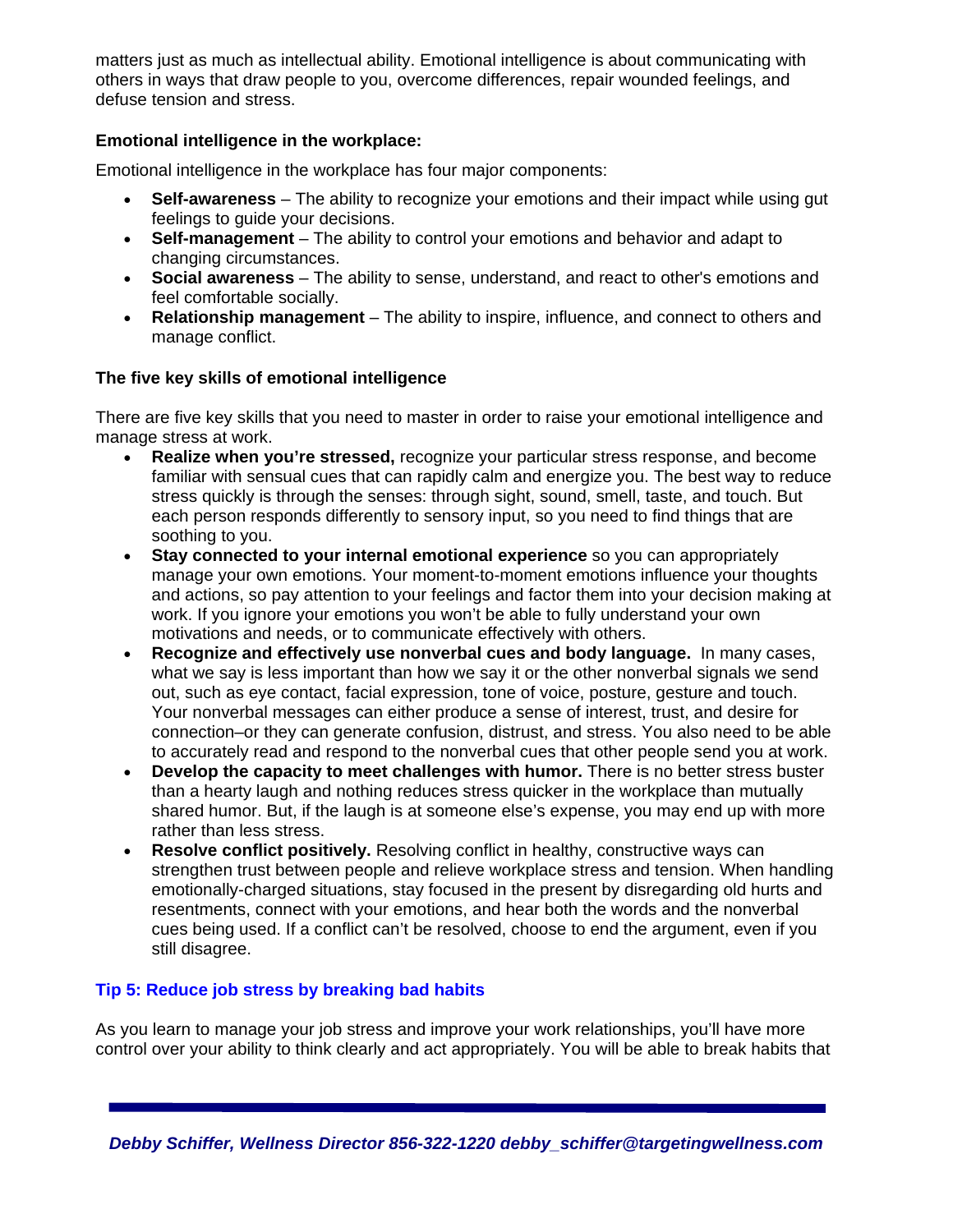add to your stress at work – and you'll even be able to change negative ways of thinking about things that only add to your stress.

## **Eliminate self-defeating behaviors**

Many of us make job stress worse with negative thoughts and behavior. If you can turn around these self-defeating habits, you'll find employer-imposed stress easier to handle.

- **Resist perfectionism.** No project, situation, or decision is ever perfect, so trying to attain perfection on everything will simply add unnecessary stress to your day. When you set unrealistic goals for yourself or try to do too much, you're setting yourself up to fall short. Aim to do your best, no one can ask for more than that.
- **Clean up your act.** If you're always running late, set your clocks and watches fast and give yourself extra time. If your desk is a mess, file and throw away the clutter; just knowing where everything is saves time and cuts stress. Make to-do lists and cross off items as you accomplish them. Plan your day and stick to the schedule — you'll feel less overwhelmed.
- **Flip your negative thinking.** If you see the downside of every situation and interaction, you'll find yourself drained of energy and motivation. Try to think positively about your work, avoid negative-thinking co-workers, and pat yourself on the back about small accomplishments, even if no one else does.
- **Don't try to control the uncontrollable.** Many things at work are beyond our control particularly the behavior of other people. Rather than stressing out over them, focus on the things you can control such as the way you choose to react to problems.

#### **Five Ways to Dispel Stress**

- **Take time away.** When stress is mounting at work, try to take a quick break and move away from the stressful situation. Take a stroll outside the workplace if possible, or spend a few minutes meditating in the break room. Physical movement or finding a quiet place to regain your balance can quickly reduce stress.
- **Talk it over with someone.** In some situations, simply sharing your thoughts and feelings with someone you trust can help reduce stress. Talking over a problem with someone who is both supportive and empathetic can be a great way to let off steam and relieve stress.
- **Connect with others at work.** Developing friendships with some of your co-workers can help buffer you from the negative effects of stress. Remember to listen to them and offer support when they are in need as well.
- **Look for humor in the situation.** When used appropriately, humor is a great way to relieve stress in the workplace. When you or those around you start taking things too seriously, find a way to lighten the mood by sharing a joke or funny story.

#### **Tip 6: Learn how managers or employers can reduce job stress**

It's in a manager's best interest to keep stress levels in the workplace to a minimum. Managers can act as positive role models, especially in times of high stress, by following the tips outlined in this article. If a respected manager can remain calm in stressful work situations, it is much easier for his or her employees to also remain calm.

Additionally, there are a number of organizational changes that managers and employers can make to reduce workplace stress. These include:

#### **Improve communication**

- Share information with employees to reduce uncertainty about their jobs and futures.
- Clearly define employees' roles and responsibilities.